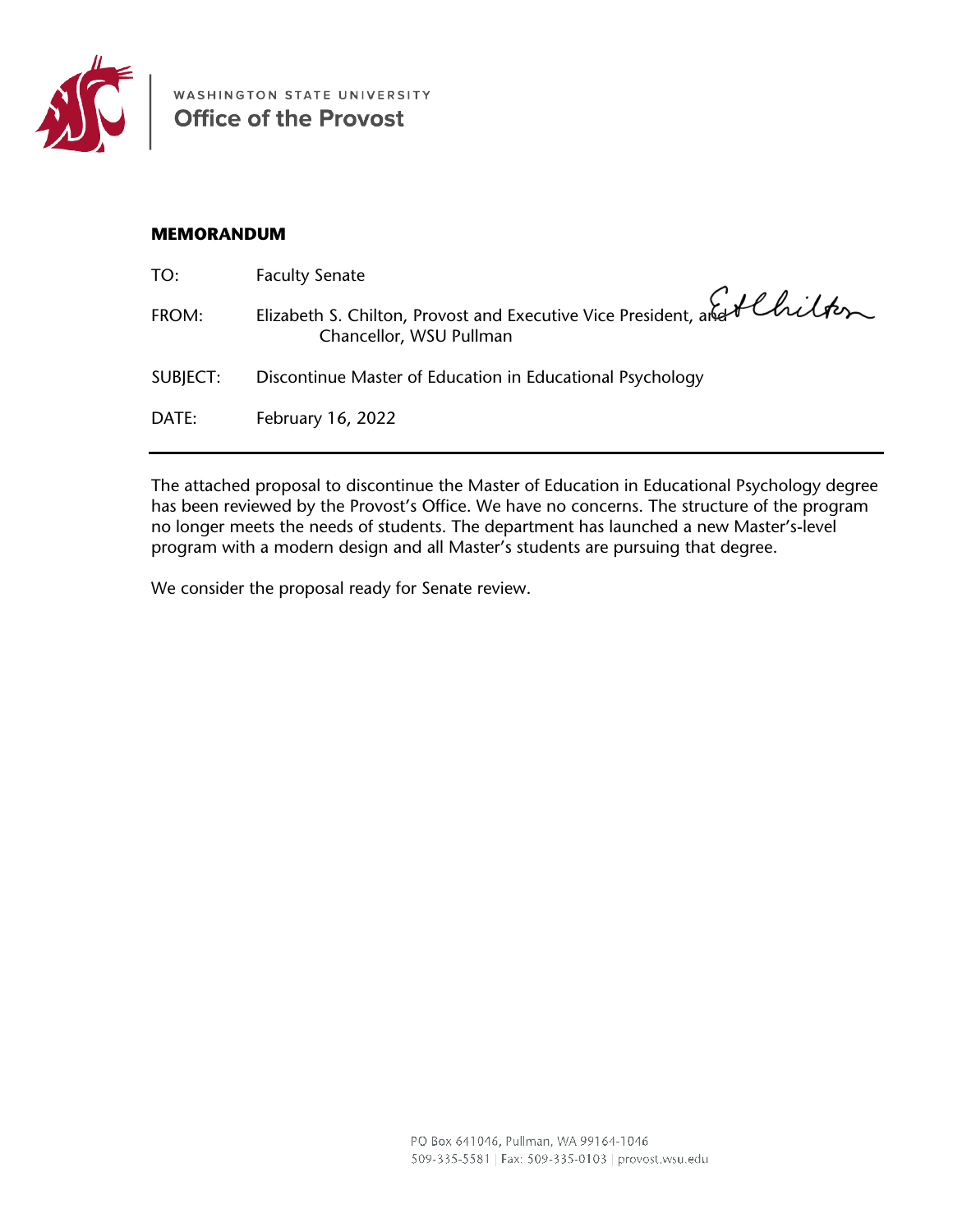## **PROPOSAL TO DISCONTINUE A DEGREE PROGRAM**

**DEANS:** Send this completed proposal electronically in Word to the Office of the Provost: **[provost.deg.changes@wsu.edu](mailto:provost.deg.changes@wsu.edu)**

| Degree Title:                | Master's of Education                                          |  |  |
|------------------------------|----------------------------------------------------------------|--|--|
| Academic Program:            | Educational Psychology P7690                                   |  |  |
| Academic Plan:               | Non-thesis P7690-0010                                          |  |  |
| Number of Credits:           | 45                                                             |  |  |
| Department(s) or Program(s): | Kinesiology and Educational Psychology: Educational Psychology |  |  |
| Collect(s):                  | College of Education                                           |  |  |
| Campus(es):                  | Pullman                                                        |  |  |

|                               | Contact Name:   Kira Carbonneau | Email Address:                                       | Kira.carbonneau@wsu.edu |
|-------------------------------|---------------------------------|------------------------------------------------------|-------------------------|
| Contact Phone:   509-335-2324 |                                 | $\sqrt{\frac{1}{2}$ *Proposed start date: 08/01/2022 |                         |

Rationale for discontinuing the degree:

The educational psychology program developed a MA non-thesis degree to better meet the needs of our students. This new degree has been approved and all students have switched their degree program therefore the EdM will no longer be needed or used.

Implications for currently enrolled students (how many)? Attach teach out plan. No students are enrolled in the EdM degree program.

## ܆ **Attach teach out plan**

Impact on or responses of current faculty and staff:

No impact or response from current faculty and staff.

Impact on or responses of other degree programs, departments, colleges or campuses:

There will be no impact on other degree programs, departments, college of campuses. Courses and pther services are encompassed in the new MA non-thesis degree.

Impact on or responses of other stake holders (e.g., advisory or alumni groups):

No impact on other stake holders.